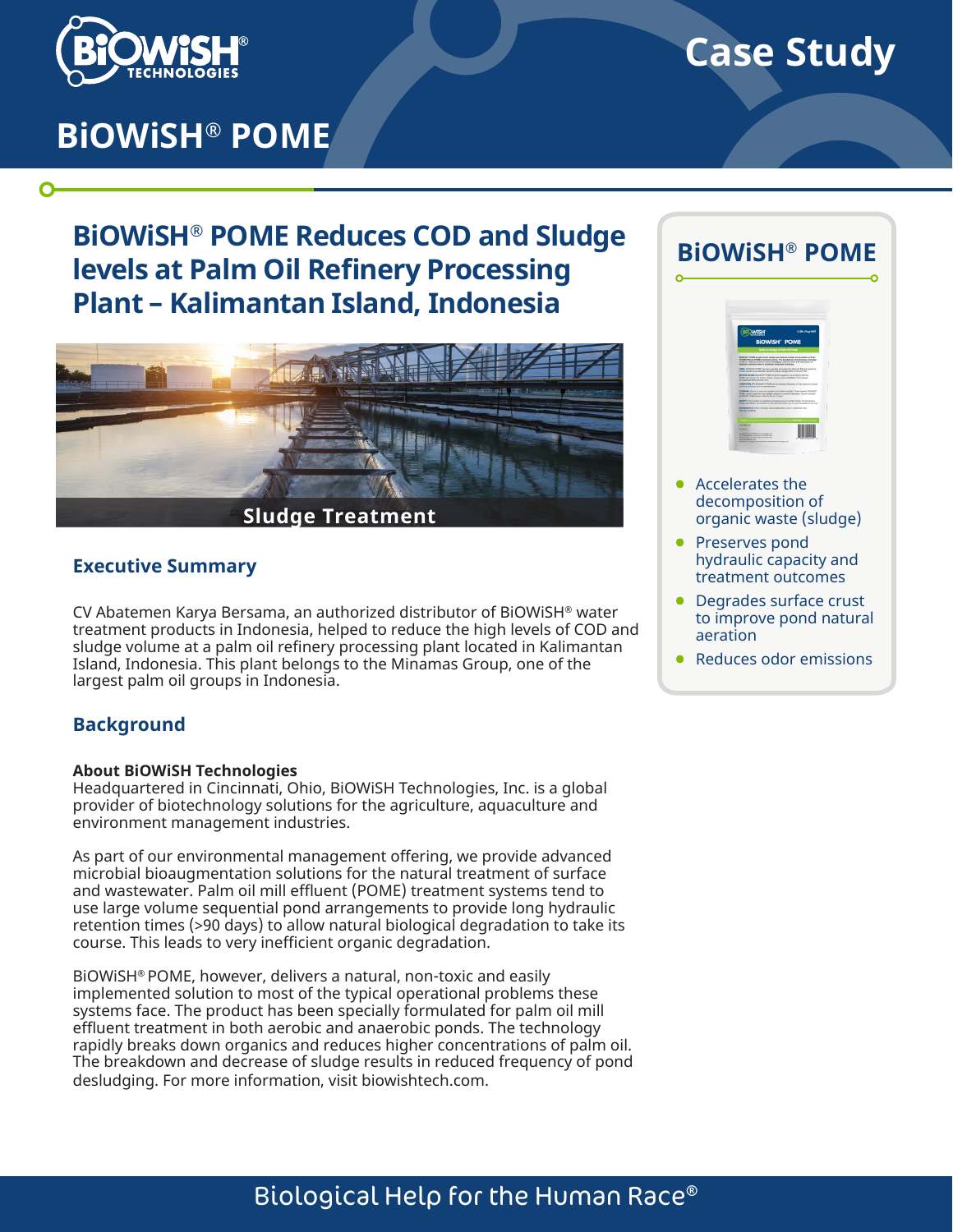#### **About the Minamas Group**

The Minamas Group is one of the biggest palm oil groups in Indonesia, and their oil refinery processing plant is located in Kalimantan Island. The crude palm oil (CPO) being processed here is obtained as raw material from several other locations in Kalimantan Island.

The oil refining process generates 200 m $^3\!$  day of wastewater with chemical oxygen demand (COD) content at approximately 1000 mg/L.





### **Objective**

The main objective of bioaugmentation was to reduce the high levels of COD and sludge volume in the aeration tank. CV Abatemen Karya Bersama, authorized distributor of BiOWiSH Technologies in Indonesia, introduced the BiOWiSH® POME product in July 2020 in an effort to solve these problems.

### **Implementation Program**

The dosing was performed daily with 4 kg/day of BiOWiSH® POME in the first week as a shock dose, followed by 2 kg/day for the next seven weeks. Starting month three, the site continued with 1 kg/day as a regular maintenance dose. For dosing, the recommended quantity of BiOWiSH® POME was dissolved in the water and dosed directly in the moving bed biofilm reactor (MBBR) and aeration tank. Influent and effluent COD levels were monitored on a daily basis throughout the BiOWiSH bioaugmentation program.



*BiOWiSH® POME dosing application*

# Biological Help for the Human Race®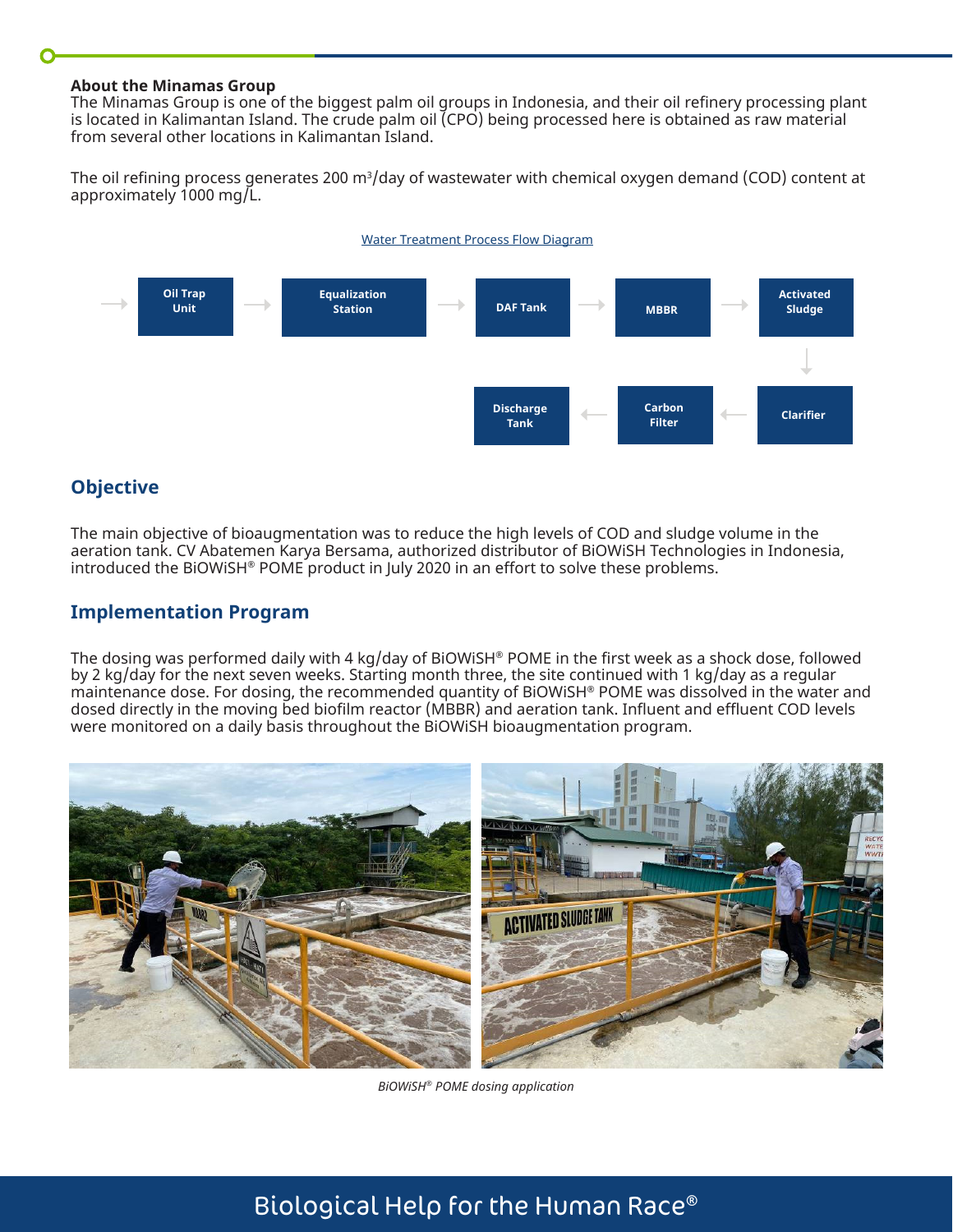### **Results**

Within the first month of the BiOWiSH® POME implementation, the aeration tank outlet showed stable COD levels below 200 mg/L. In the past, the site had always experienced fluctuations in the COD outlet levels, reaching up to 300 mg/L. However, during the BiOWiSH bioaugmentation program, the site did not experience any instability in the COD outlet levels. In the second month, COD levels were observed below 100 mg/L, and starting the third month, COD levels were stable below 50 mg/L.

The site also experienced significant improvement in the sludge volume (SV) in the aeration tank from 90 mL/L in the first month to 60 mL/ $\overline{L}$  in the third month.



*COD levels - before and after BiOWiSH® POME Bioaugmentation*

| <b>Parameter</b>     | Week<br>$\mathbf 1$ | Week<br>2 <sup>1</sup> | Week<br>3 | Week<br>4 | 5.  | Week Week<br>6 | Week<br>$7^{\circ}$ | Week<br>8 | Week<br>8 | Week<br>10 | Week<br>11 | Week<br>12 | Week<br>13 |
|----------------------|---------------------|------------------------|-----------|-----------|-----|----------------|---------------------|-----------|-----------|------------|------------|------------|------------|
| Inlet COD<br>(mg/L)  | 553                 | 506                    | 377       | 400       | 408 | 653            | 502                 | 352       | 511       | 353        | 358        | 591        | 509        |
| Outlet COD<br>(mg/L) | 230                 | 244                    | 235       | 239       | 183 | 135            | 123                 | 83        | 64        | 80         | 70         | 43         | 38         |